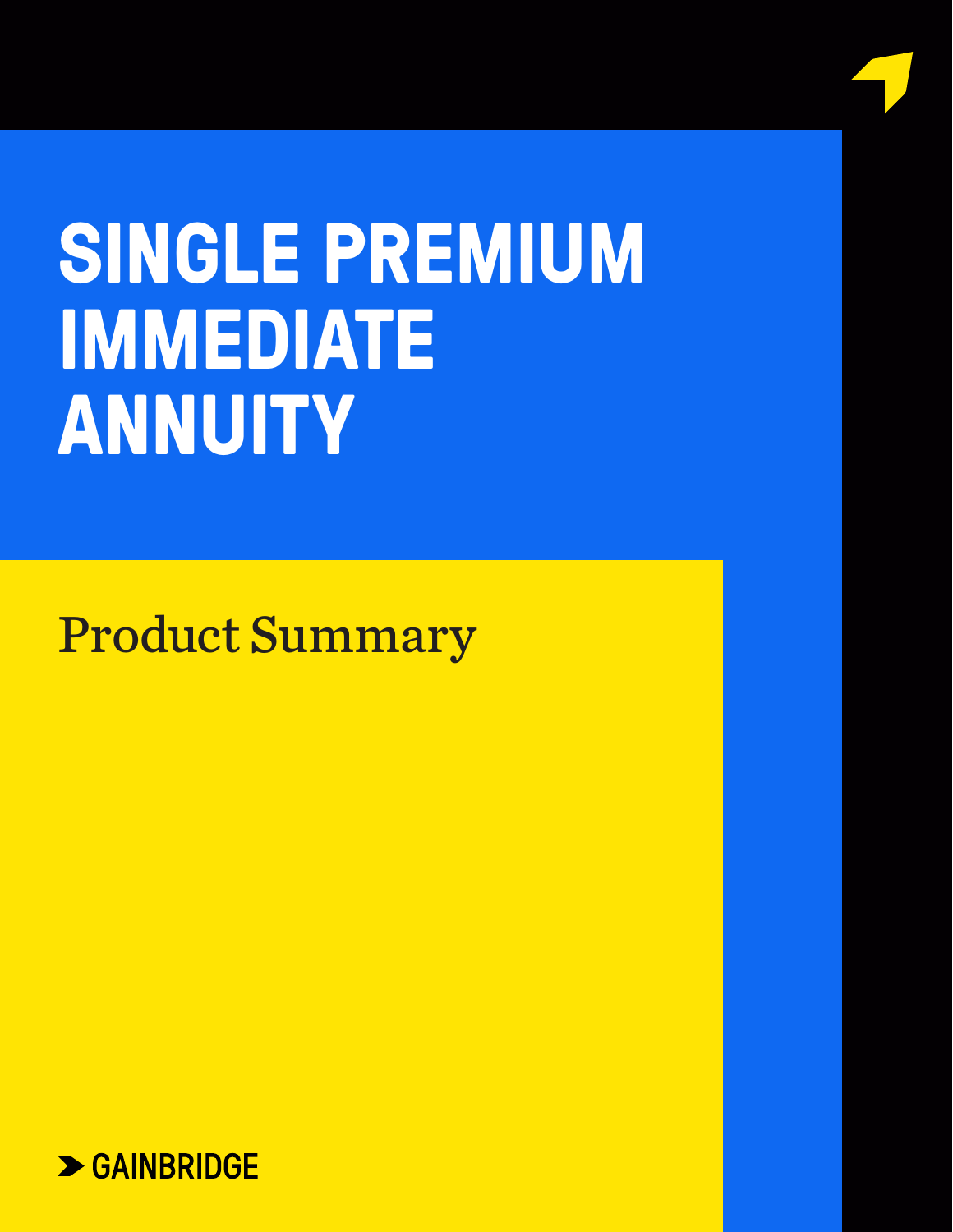# **SINGLE PREMIUM IMMEDIATE ANNUITY PRODUCT SUMMARY**

This is a summary of how the Gainbridge Single Premium Immediate Annuity ("SPIA") works. The complete terms and conditions about this product will be detailed in and governed by your annuity contract. In this product summary, "you" and "your" refer to the contract owner and "we," "us" and "our" refer to Guggenheim Life and Annuity Company (d/b/a Guggenheim Life and Annuity Insurance Company in California) (the "Company"), which is the company issuing the Gainbridge SPIA.

#### **WHAT IS THE GAINBRIDGE SPIA?**

The Gainbridge SPIA is a single-premium immediate annuity contract issued on form number GB-SPIA-01 or a variation of such. A single-premium immediate annuity is a financial planning tool designed to convert an initial investment into a stable stream of fixed monthly payouts over a specified investment period. The Guaranteed Period (investment period) you select under the Gainbridge SPIA may be any annual period from 3 to 10 years. The contract is non-participating, which means that it does not share in the profits or surplus of the Company.

### **HOW DO I ACCESS MONEY FROM MY GAINBRIDGE SPIA?**

We will make fixed monthly payouts during the Guaranteed Period. Each Payout Amount is based on the amount of your initial investment when you purchase your Gainbridge SPIA.

# **OTHER THAN THE MONTHLY PAYOUT, CAN I ACCESS MONEY FROM MY GAINBRIDGE SPIA PRIOR TO THE END OF THE GUARANTEED PERIOD?**

Yes, you can. You have the following options:

#### **1. CANCELLATION WITHIN 30 DAYS OF CONTRACT ISSUANCE**

You will have the right to cancel your Gainbridge SPIA for any reason within 30 days of having received your contract by sending written notice of cancellation to the Company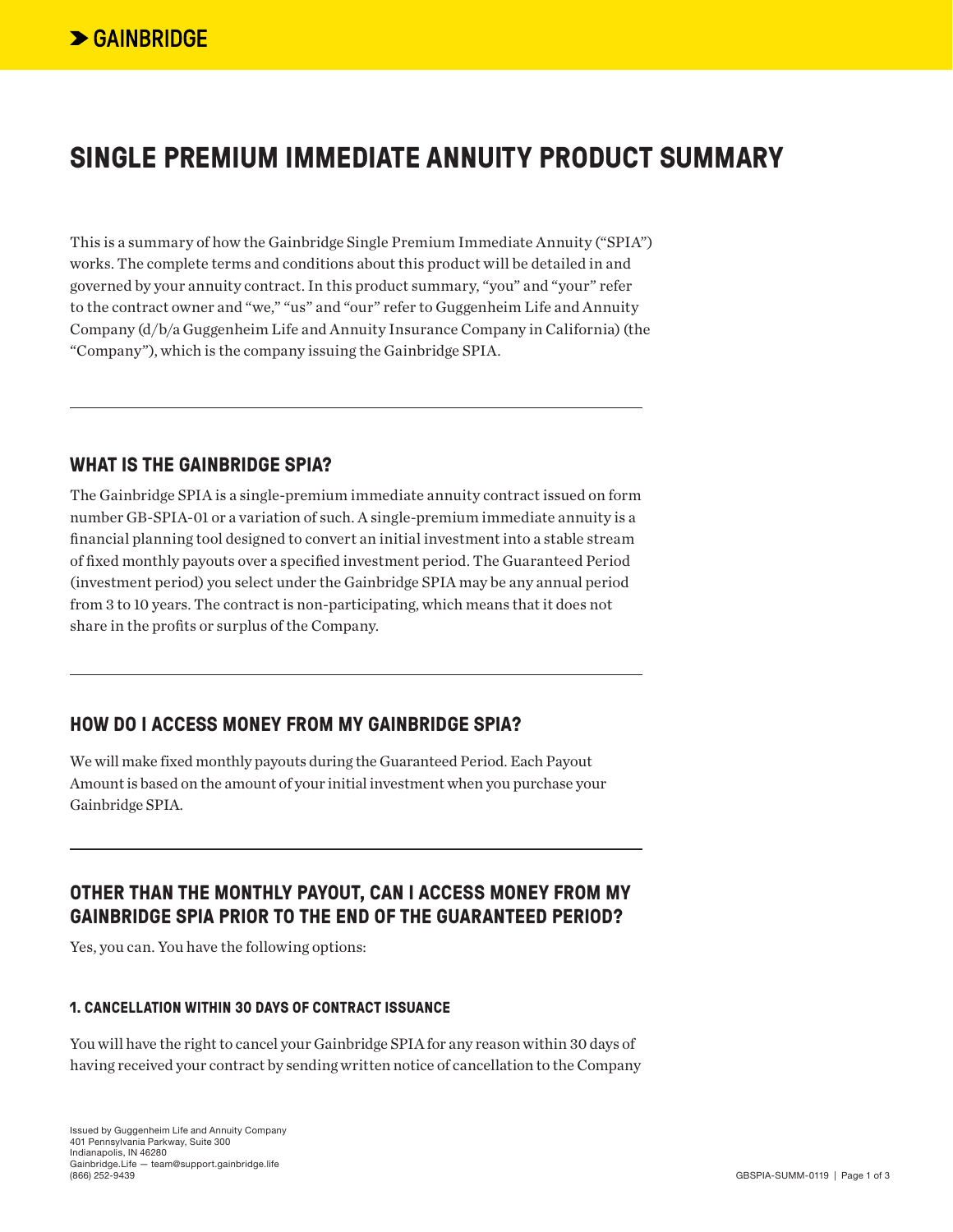or to an agent of the Company, by phone at (866) 252-9439 or by return of your contract to the office of the Company. Upon cancellation, the Company will return your initial investment, less any proceeds already paid to you by the Company.

#### **2. COMMUTATION DURING THE GUARANTEED PERIOD**

Your Payout Amounts are calculated with the expectation that you will maintain your Gainbridge SPIA for the entire Guaranteed Period. If you choose to commute your contract prior to the end of the Guaranteed Period, we will apply a 4% commutation charge when calculating the Commutation Value you will receive. Therefore, we recommend that you consider purchasing a Gainbridge SPIA only if you feel confident about having enough liquidity to cover living expenses and potential emergencies during the Guaranteed Period.

# **WHAT HAPPENS TO MY GAINBRIDGE SPIA UPON DEATH?**

The Gainbridge SPIA has a death benefit that becomes payable to the designated beneficiaries if any contract owner or joint-owner dies before the last scheduled payout date under the contract. The death benefit is paid in a single payment equal to the Commutation Value (which includes a 4% commutation charge) on the date of the deceased contract owner's death, plus any applicable interest. Beneficiaries also have the option of receiving their share of the death benefits in continued guaranteed payouts over the remainder of the Guaranteed Period instead of as a single payment.

If (and only if) the contract owner's surviving spouse is the sole primary beneficiary, then the surviving spouse may elect by written request to continue the Gainbridge SPIA contract by becoming the contract owner. We do not apply a commutation charge when calculating death benefits payable to a surviving spouse.

# **FEDERAL TAX STATUS – TAX CONSIDERATIONS**

Since the Gainbridge SPIA is purchased with after-tax dollars, each of the payouts you receive will represent a combination of both return of principal (dollars which have previously been taxed) and interest. Your payouts will be reported to the U.S. Internal Revenue Service (IRS) each year on IRS form 1099R, which will reflect the total payouts received for the applicable year and the portion of the payouts that represents taxable income.